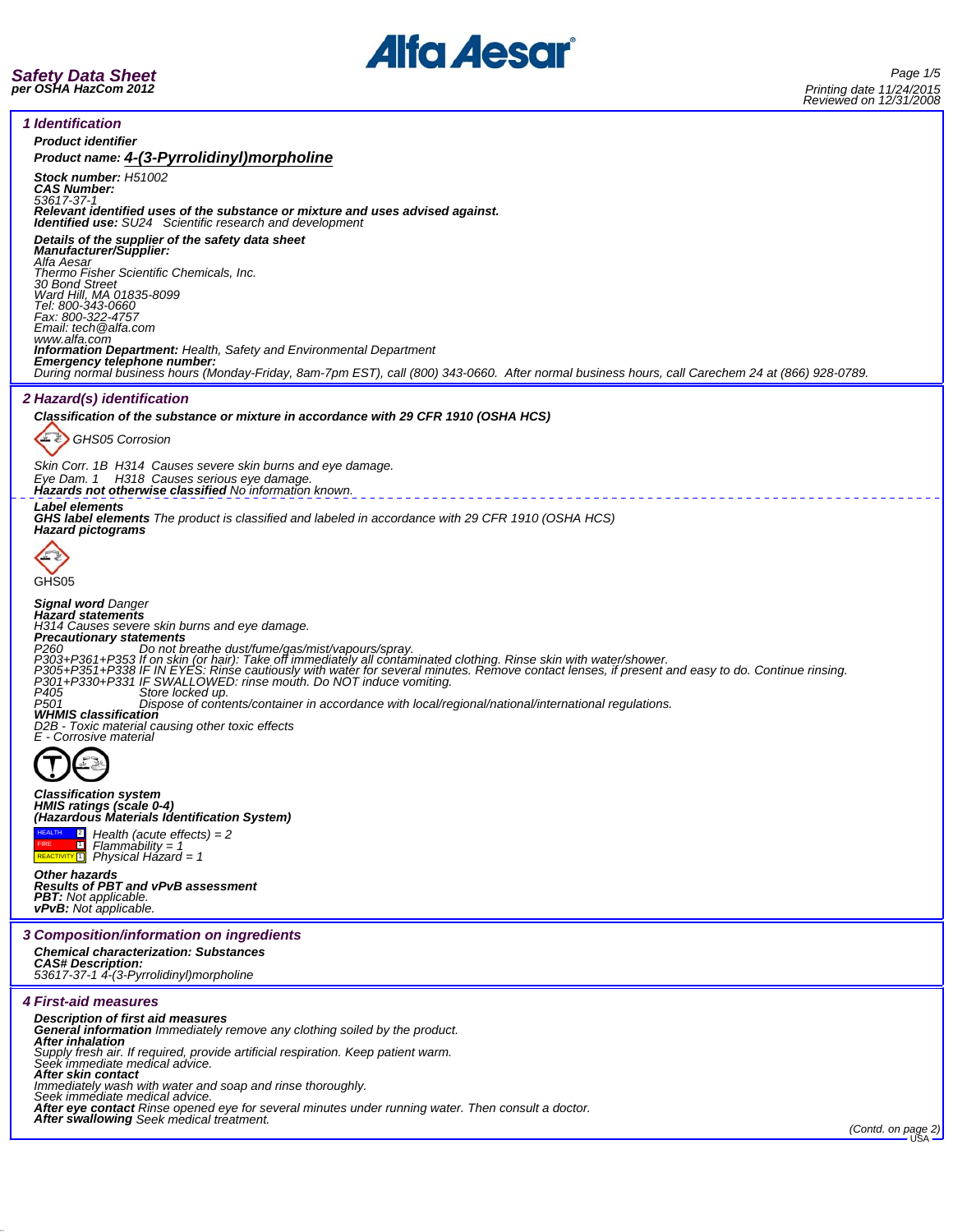#### *Product name: 4-(3-Pyrrolidinyl)morpholine*

*Information for doctor Most important symptoms and effects, both acute and delayed*

*Causes severe skin burns. Causes serious eye damage.*

*Indication of any immediate medical attention and special treatment needed No further relevant information available.*

#### *5 Fire-fighting measures*

**Extinguishing media**<br>**Suitable extinguishing agents** Carbon dioxide, extinguishing powder or water spray. Fight larger fires with water spray or alcohol resistant foam.<br>**Special hazards arising from the substance or mixtu** *If this product is involved in a fire, the following can be released: Carbon monoxide and carbon dioxide Nitrogen oxides (NOx) Hydrogen chloride (HCl) Advice for firefighters Protective equipment: Wear self-contained respirator. Wear fully protective impervious suit. 6 Accidental release measures* **Personal precautions, protective equipment and emergency procedures**<br>Wear protective equipment. Keep unprotected persons away.<br>Ensure adequate ventilation *Environmental precautions: Do not allow material to be released to the environment without proper governmental permits. Methods and material for containment and cleaning up: Absorb with liquid-binding material (sand, diatomite, acid binders, universal binders, sawdust). Use neutralizing agent. Dispose of contaminated material as waste according to section 13. Ensure adequate ventilation.* **Prevention of secondary hazards:** No special measures required.<br>**Reference to other sections**<br>See Section 7 for information on safe handling<br>See Section 8 for information on personal protection equipment.<br>See Section 13 f *7 Handling and storage Handling Precautions for safe handling Handle under dry protective gas. Keep container tightly sealed. Store in cool, dry place in tightly closed containers. Ensure good ventilation at the workplace. Information about protection against explosions and fires: No information known. Conditions for safe storage, including any incompatibilities Storage Requirements to be met by storerooms and receptacles: No special requirements. Information about storage in one common storage facility: Store away from oxidizing agents. Store away from air. Further information about storage conditions: Store under dry inert gas. This product is air sensitive. Keep container tightly sealed. Store in cool, dry conditions in well sealed containers. Specific end use(s) No further relevant information available. 8 Exposure controls/personal protection Additional information about design of technical systems: Properly operating chemical fume hood designed for hazardous chemicals and having an average face velocity of at least 100 feet per minute. Control parameters Components with limit values that require monitoring at the workplace: Not required. Additional information: No data Exposure controls Personal protective equipment* **General protective and hygienic measures**<br>The usual precautionary measures for handling chemicals should be followed.<br>Keep away from foodstuffs, beverages and feed.<br>Remove all soiled and contaminated clothing immediately. *Impervious gloves* Check protective gloves prior to each use for their proper condition.<br>The selection of suitable gloves not only depends on the material, but also on quality. Quality will vary from manufacturer to manufacturer.<br>**Penetratio** *Eye protection: Tightly sealed goggles Full face protection Body protection: Protective work clothing. 9 Physical and chemical properties Information on basic physical and chemical properties General Information Appearance: Form: Liquid Color: Colorless (Contd. on page 3)* 

*(Contd. of page 1)*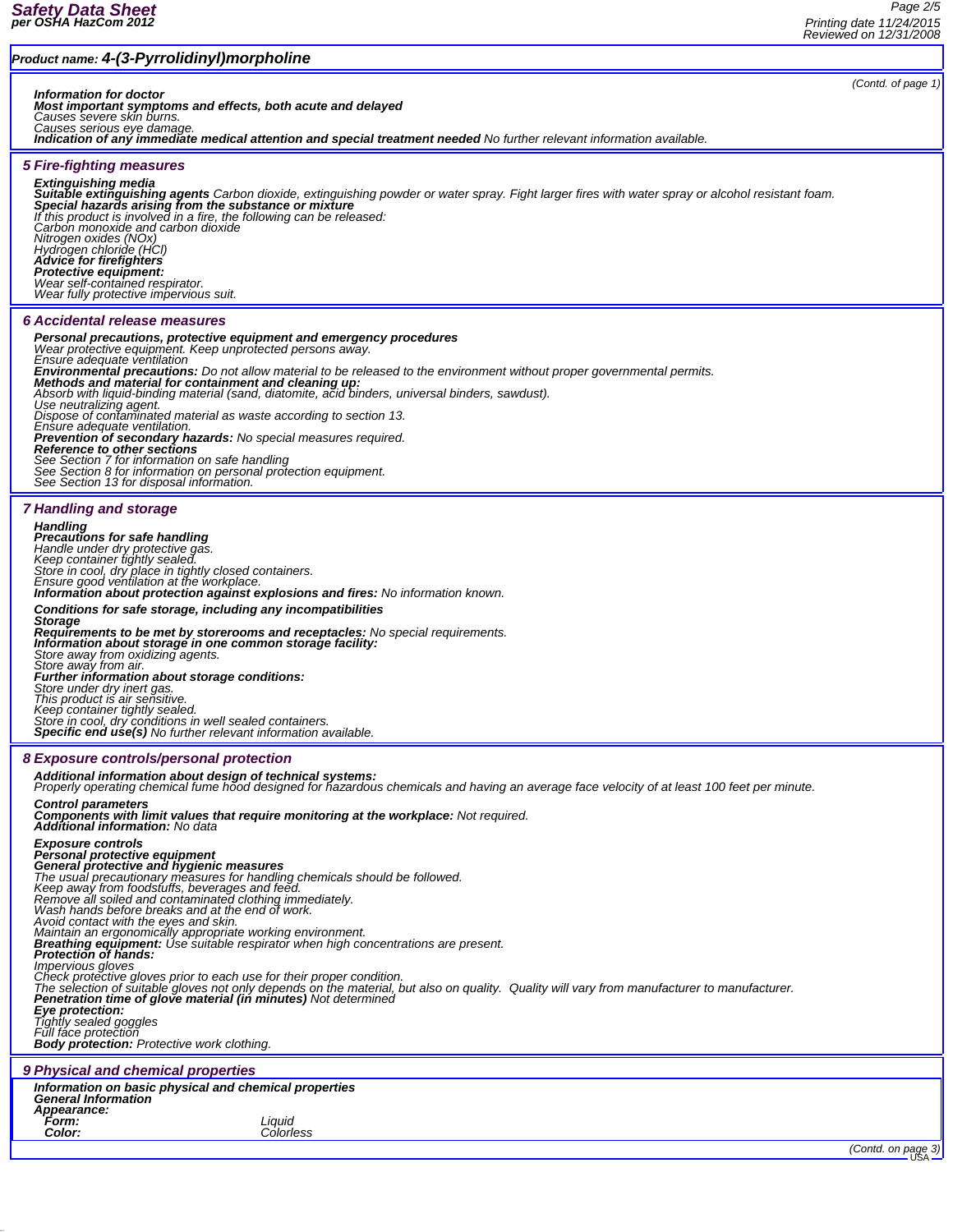## *Product name: 4-(3-Pyrrolidinyl)morpholine*

|  | . . <i>.</i>                                                                                                                                                                                                                  |                                                                                                                                                                                                          |                    |
|--|-------------------------------------------------------------------------------------------------------------------------------------------------------------------------------------------------------------------------------|----------------------------------------------------------------------------------------------------------------------------------------------------------------------------------------------------------|--------------------|
|  | Odor:                                                                                                                                                                                                                         | Not determined                                                                                                                                                                                           | (Contd. of page 2) |
|  | Odor threshold:                                                                                                                                                                                                               | Not determined.                                                                                                                                                                                          |                    |
|  | pH-value:                                                                                                                                                                                                                     | Not determined.                                                                                                                                                                                          |                    |
|  | <b>Change in condition</b><br><b>Melting point/Melting range:</b>                                                                                                                                                             | Not determined                                                                                                                                                                                           |                    |
|  | Boiling point/Boiling range:                                                                                                                                                                                                  | Not determined                                                                                                                                                                                           |                    |
|  | Sublimation temperature / start:                                                                                                                                                                                              | Not determined                                                                                                                                                                                           |                    |
|  | <b>Flash point:</b><br><b>Flammability (solid, gaseous)</b>                                                                                                                                                                   | Not determined<br>Not determined.                                                                                                                                                                        |                    |
|  | Ignition temperature:                                                                                                                                                                                                         | Not determined                                                                                                                                                                                           |                    |
|  | Decomposition temperature:<br>Auto igniting:                                                                                                                                                                                  | Not determined<br>Not determined.                                                                                                                                                                        |                    |
|  | Danger of explosion:                                                                                                                                                                                                          | Product does not present an explosion hazard.                                                                                                                                                            |                    |
|  | <b>Explosion limits:</b>                                                                                                                                                                                                      |                                                                                                                                                                                                          |                    |
|  | <b>Lower:</b><br><b>Upper:</b>                                                                                                                                                                                                | Not determined<br>Not determined                                                                                                                                                                         |                    |
|  | Vapor pressure:<br>Density:                                                                                                                                                                                                   | Not determined                                                                                                                                                                                           |                    |
|  | Relative density                                                                                                                                                                                                              | Not determined<br>Not determined.                                                                                                                                                                        |                    |
|  | Vapor density<br><b>Evaporation rate</b>                                                                                                                                                                                      | Not determined.<br>Not determined.                                                                                                                                                                       |                    |
|  | Solubility in / Miscibility with                                                                                                                                                                                              |                                                                                                                                                                                                          |                    |
|  | Water:<br>Partition coefficient (n-octanol/water): Not determined.                                                                                                                                                            | Not determined                                                                                                                                                                                           |                    |
|  | Viscosity:                                                                                                                                                                                                                    |                                                                                                                                                                                                          |                    |
|  | dynamic:<br>kinematic:                                                                                                                                                                                                        | Not determined.<br>Not determined.                                                                                                                                                                       |                    |
|  | <b>Other information</b>                                                                                                                                                                                                      | No further relevant information available.                                                                                                                                                               |                    |
|  |                                                                                                                                                                                                                               |                                                                                                                                                                                                          |                    |
|  | <b>10 Stability and reactivity</b>                                                                                                                                                                                            |                                                                                                                                                                                                          |                    |
|  | <b>Reactivity</b> No information known.                                                                                                                                                                                       |                                                                                                                                                                                                          |                    |
|  | Chemical stability Stable under recommended storage conditions.<br>Thermal decomposition / conditions to be avoided: Decomposition will not occur if used and stored according to specifications.                             |                                                                                                                                                                                                          |                    |
|  | Possibility of hazardous reactions No dangerous reactions known<br><b>Conditions to avoid</b> No further relevant information available.<br>Incompatible materials:<br>Oxidizing agents<br>Air                                |                                                                                                                                                                                                          |                    |
|  |                                                                                                                                                                                                                               |                                                                                                                                                                                                          |                    |
|  |                                                                                                                                                                                                                               |                                                                                                                                                                                                          |                    |
|  | Carbon dioxide                                                                                                                                                                                                                |                                                                                                                                                                                                          |                    |
|  | Hazardous decomposition products:<br>Carbon monoxide and carbon dioxide                                                                                                                                                       |                                                                                                                                                                                                          |                    |
|  | Nitrogen oxides                                                                                                                                                                                                               |                                                                                                                                                                                                          |                    |
|  | <b>11 Toxicological information</b>                                                                                                                                                                                           |                                                                                                                                                                                                          |                    |
|  | Information on toxicological effects                                                                                                                                                                                          |                                                                                                                                                                                                          |                    |
|  | Acute toxicity: Swallowing will lead to a strong corrosive effect on mouth and throat and to the danger of perforation of esophagus and stomach.<br>LD/LC50 values that are relevant for classification: No data              |                                                                                                                                                                                                          |                    |
|  | <b>Skin irritation or corrosion:</b> Causes severe skin burns.<br><b>Eye irritation or corrosion:</b> Causes serious eye damage.<br>Sensitization: No sensitizing effects known.<br>Germ cell mutagenicity: No effects known. |                                                                                                                                                                                                          |                    |
|  |                                                                                                                                                                                                                               |                                                                                                                                                                                                          |                    |
|  |                                                                                                                                                                                                                               |                                                                                                                                                                                                          |                    |
|  | Carcinogenicity: No classification data on carcinogenic properties of this material is available from the EPA, IARC, NTP, OSHA or ACGIH.                                                                                      |                                                                                                                                                                                                          |                    |
|  | Reproductive toxicity: No effects known.<br>Specific target organ system toxicity - repeated exposure: No effects known.                                                                                                      |                                                                                                                                                                                                          |                    |
|  | Specific target organ system toxicity - single exposure: No effects known.<br><b>Aspiration hazard:</b> No effects known.                                                                                                     |                                                                                                                                                                                                          |                    |
|  | <b>Subacute to chronic toxicity:</b> No effects known.                                                                                                                                                                        |                                                                                                                                                                                                          |                    |
|  | Additional toxicological information: To the best of our knowledge the acute and chronic toxicity of this substance is not fully known.                                                                                       |                                                                                                                                                                                                          |                    |
|  | <b>12 Ecological information</b>                                                                                                                                                                                              |                                                                                                                                                                                                          |                    |
|  | <b>Toxicity</b>                                                                                                                                                                                                               |                                                                                                                                                                                                          |                    |
|  | Aquatic toxicity: No further relevant information available.<br>Persistence and degradability No further relevant information available.                                                                                      |                                                                                                                                                                                                          |                    |
|  | Bioaccumulative potential No further relevant information available.                                                                                                                                                          |                                                                                                                                                                                                          |                    |
|  | Mobility in soil No further relevant information available.<br>Additional ecological information:                                                                                                                             |                                                                                                                                                                                                          |                    |
|  | <b>General notes:</b>                                                                                                                                                                                                         |                                                                                                                                                                                                          |                    |
|  |                                                                                                                                                                                                                               | Do not allow material to be released to the environment without proper governmental permits.<br>Do not allow undiluted product or large quantities to reach ground water, water course or sewage system. |                    |
|  | Avoid transfer into the environment.<br><b>Results of PBT and vPvB assessment</b>                                                                                                                                             |                                                                                                                                                                                                          |                    |
|  | <b>PBT:</b> Not applicable.                                                                                                                                                                                                   |                                                                                                                                                                                                          |                    |
|  | <b>vPvB:</b> Not applicable.<br><b>Other adverse effects</b> No further relevant information available.                                                                                                                       |                                                                                                                                                                                                          |                    |
|  |                                                                                                                                                                                                                               |                                                                                                                                                                                                          |                    |
|  | <b>13 Disposal considerations</b>                                                                                                                                                                                             |                                                                                                                                                                                                          |                    |
|  | <b>Waste treatment methods</b><br>Recommendation Consult state, local or national regulations to ensure proper disposal.                                                                                                      |                                                                                                                                                                                                          |                    |
|  | Uncleaned packagings:                                                                                                                                                                                                         |                                                                                                                                                                                                          |                    |
|  | <b>Recommendation:</b> Disposal must be made according to official regulations.                                                                                                                                               |                                                                                                                                                                                                          |                    |
|  | <b>14 Transport information</b>                                                                                                                                                                                               |                                                                                                                                                                                                          |                    |
|  | <b>UN-Number</b>                                                                                                                                                                                                              |                                                                                                                                                                                                          |                    |
|  | DOT, IMDG, IATA                                                                                                                                                                                                               | UN2735                                                                                                                                                                                                   |                    |
|  |                                                                                                                                                                                                                               |                                                                                                                                                                                                          | (Contd. on page 4) |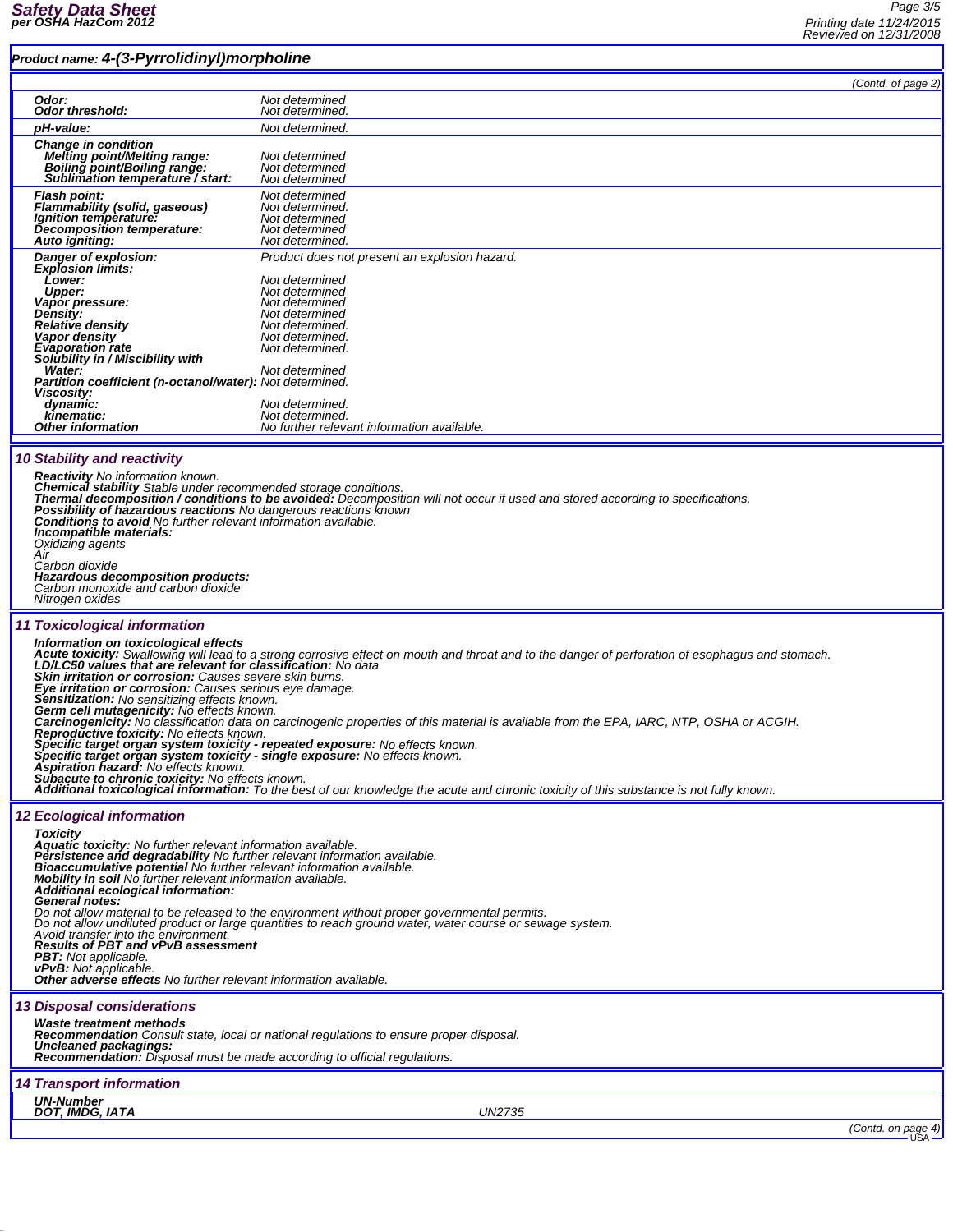# *Product name: 4-(3-Pyrrolidinyl)morpholine (Contd. of page 3) UN proper shipping name DOT Amines, liquid, corrosive, n.o.s. (4-(3-Pyrrolidinyl)morpholine) IMDG, IATA AMINES, LIQUID, CORROSIVE, N.O.S. (4-(3-Pyrrolidinyl)morpholine) Transport hazard class(es) DOT Class 8 Corrosive substances. Label 8 Class 8 (C7) Corrosive substances Label <sup>8</sup> IMDG, IATA Class 8 Corrosive substances. Label 8 Packing group DOT, IMDG, IATA III Environmental hazards: Not applicable. Special precautions for user Warning: Corrosive substances Segregation groups Alkalis Transport in bulk according to Annex II of MARPOL73/78 and the IBC Code Not applicable. Transport/Additional information: DOT Marine Pollutant (DOT): No UN "Model Regulation": UN2735, Amines, liquid, corrosive, n.o.s. (4-(3-Pyrrolidinyl)morpholine), 8, III 15 Regulatory information Safety, health and environmental regulations/legislation specific for the substance or mixture GHS label elements The product is classified and labeled in accordance with 29 CFR 1910 (OSHA HCS) Hazard pictograms*  $\left( -\frac{1}{2} \right)$ GHS<sub>05</sub> *Signal word Danger Hazard statements H314 Causes severe skin burns and eye damage.* Precautionary statements<br>P260<br>P300+P361+P353 If on ot breathe dust/fume/gas/mist/vapours/spray.<br>P303+P361+P353 If on skin (or hair): Take off immediately all contaminated clothing. Rinse skin with water/shower.<br>P305+P351+P This product is not listed in the U.S. Environmental Protection Agency Toxic Substances Control Act Chemical Substance Inventory. Use of this product is restricted<br>to research and development only. This product must be use Information about limitation of úse: For use only by technically qualified individuals.<br>Other regulations, limitations and prohibitive regulations<br>Substance of Very High Concern (SVHC) according to the REACH Regulations (E *Substance is not listed. Annex XIV of the REACH Regulations (requiring Authorisation for use) Substance is not listed. Chemical safety assessment: A Chemical Safety Assessment has not been carried out. 16 Other information* Only enternational that information only as a supplement to other information gathered by them, and should make independent judgement of suitability of this<br>information to ensure proper use and protect the health and safet **Department issuing SDS:** Global Marketing Department<br>**Abbreviation/last revision 11/24/2015/**<br>**Abbreviations and acronyms:**<br>Abbreviations and acronyms:<br>ADS regenent international concernant le transport des marchandises d